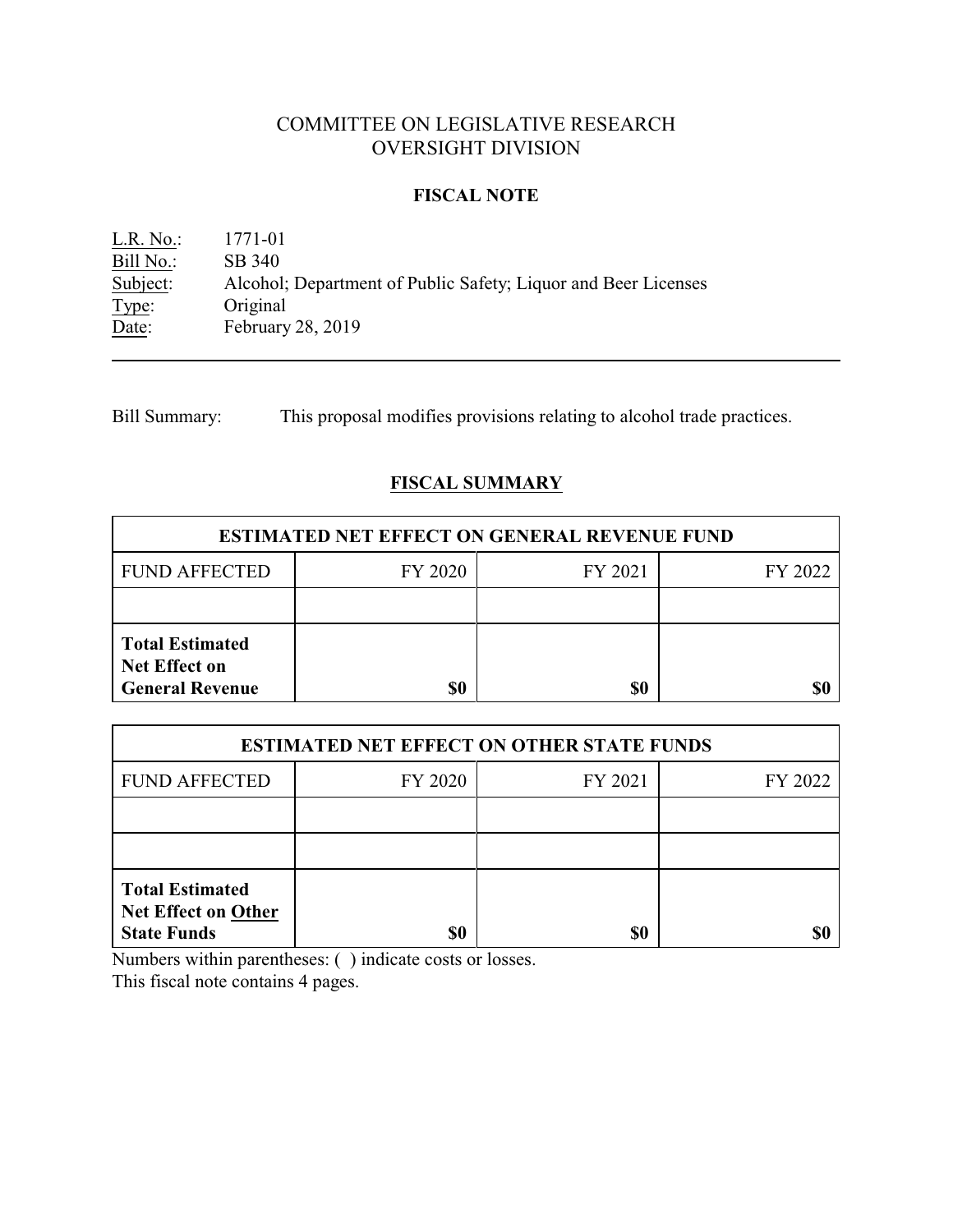L.R. No. 1771-01 Bill No. SB 340 Page 2 of 4 February 28, 2019

| <b>ESTIMATED NET EFFECT ON FEDERAL FUNDS</b>                        |         |         |         |  |
|---------------------------------------------------------------------|---------|---------|---------|--|
| <b>FUND AFFECTED</b>                                                | FY 2020 | FY 2021 | FY 2022 |  |
|                                                                     |         |         |         |  |
|                                                                     |         |         |         |  |
| <b>Total Estimated</b><br>Net Effect on All<br><b>Federal Funds</b> | \$0     | \$0     |         |  |

| <b>ESTIMATED NET EFFECT ON FULL TIME EQUIVALENT (FTE)</b>    |         |         |         |  |
|--------------------------------------------------------------|---------|---------|---------|--|
| <b>FUND AFFECTED</b>                                         | FY 2020 | FY 2021 | FY 2022 |  |
|                                                              |         |         |         |  |
|                                                              |         |         |         |  |
| <b>Total Estimated</b><br><b>Net Effect on</b><br><b>FTE</b> |         |         |         |  |

 $\Box$  Estimated Net Effect (expenditures or reduced revenues) expected to exceed \$100,000 in any of the three fiscal years after implementation of the act.

| <b>ESTIMATED NET EFFECT ON LOCAL FUNDS</b> |         |         |         |  |
|--------------------------------------------|---------|---------|---------|--|
| <b>FUND AFFECTED</b>                       | FY 2020 | FY 2021 | FY 2022 |  |
| <b>Local Government</b>                    | \$0     | \$0     | \$0     |  |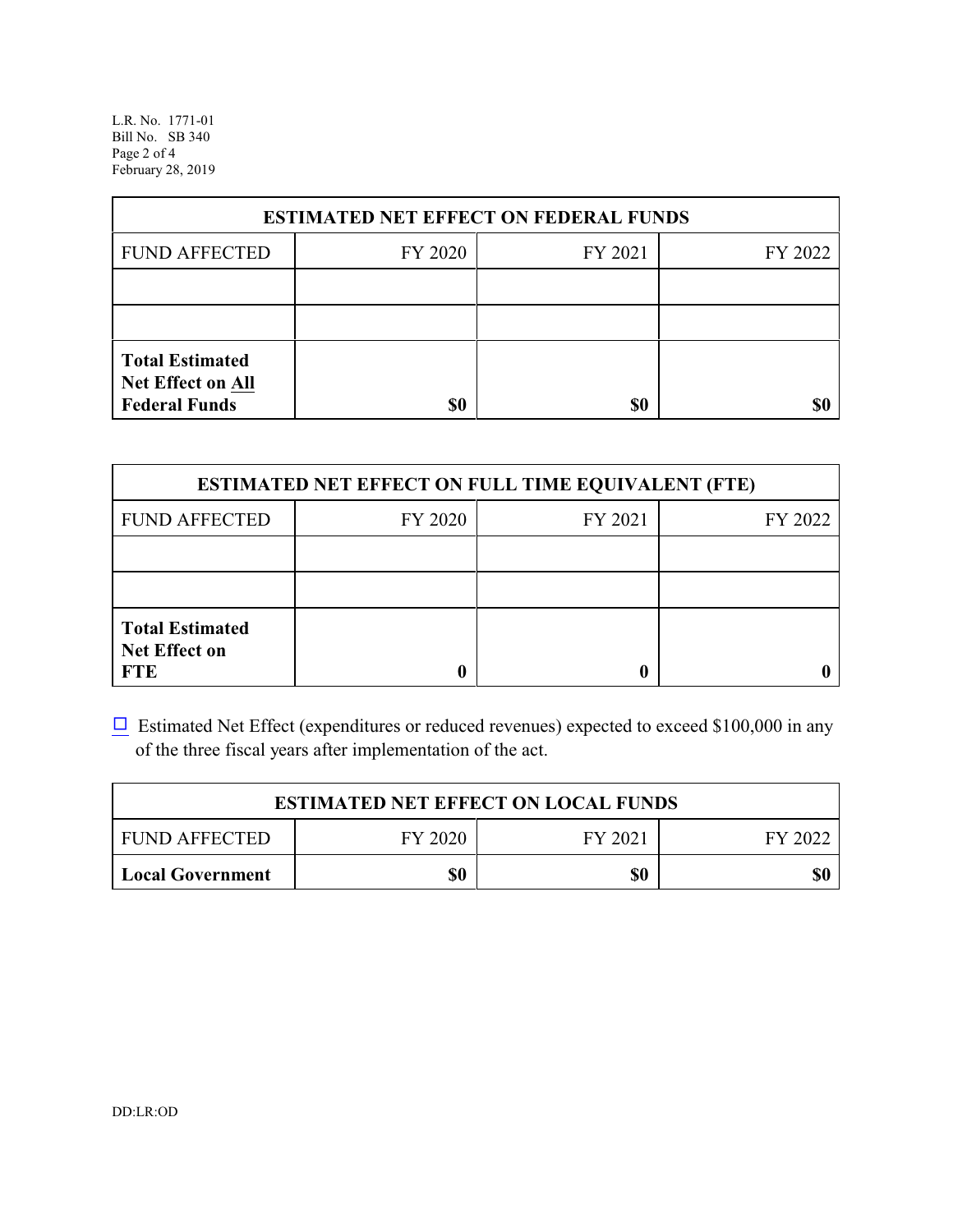L.R. No. 1771-01 Bill No. SB 340 Page 3 of 4 February 28, 2019

## **FISCAL ANALYSIS**

## **ASSUMPTION**

#### §311.070 - Alcohol trade practices

**Oversight** notes that the **Department of Public Safety - Alcohol and Tobacco Control (ATC)** has stated the proposal would not have a direct fiscal impact on their organization. Oversight does not have any information to the contrary. Therefore, Oversight will reflect a zero impact on the fiscal note.

| FISCAL IMPACT - State Government | FY 2020<br>$(10 \text{ Mo.})$ | FY 2021    | FY 2022                       |
|----------------------------------|-------------------------------|------------|-------------------------------|
|                                  | <u>\$0</u>                    | <u>\$0</u> | $\underline{\underline{\$0}}$ |
| FISCAL IMPACT - Local Government | FY 2020<br>$(10 \text{ Mo.})$ | FY 2021    | FY 2022                       |
|                                  | <u>\$0</u>                    | <u>\$0</u> | <u>\$0</u>                    |

#### FISCAL IMPACT - Small Business

This proposal could impact certain small businesses that sell intoxicating liquor.

#### FISCAL DESCRIPTION

The proposed legislation appears to have no direct fiscal impact.

This legislation is not federally mandated, would not duplicate any other program and would not require additional capital improvements or rental space.